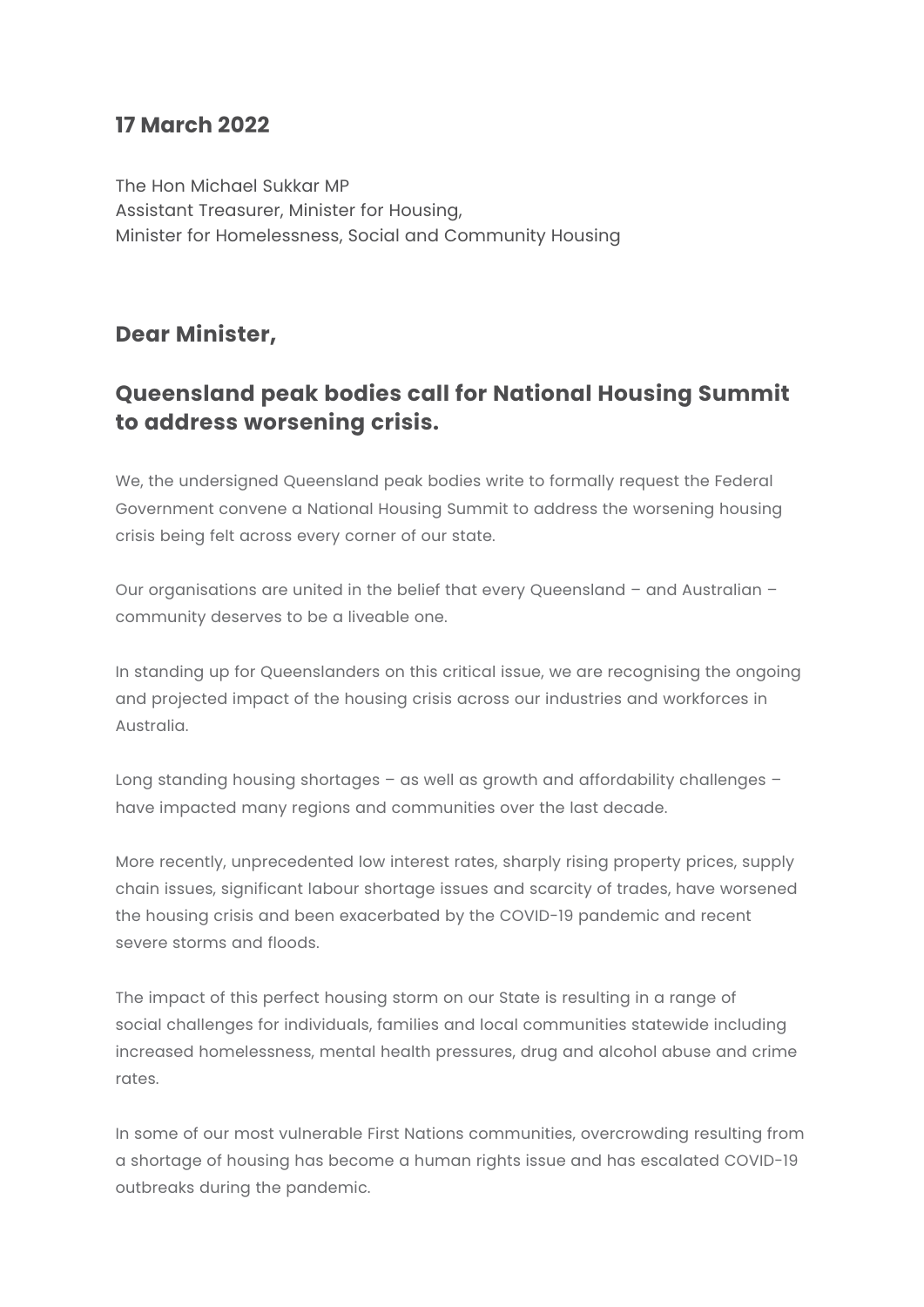A National Housing Summit would allow all three levels of government and industry to work together to begin addressing this complex issue – and work towards a solution in a strategic, coordinated and considered way.

We urge the Federal Government to listen to our clarion call and commit to this important step of a National Summit.

We stand willing and able to work with your government on this joint request, on behalf of our members – Queenslanders who deserve the security of affordable and secure housing, and a liveable community.

**Sincerely,**

**Alison Smith** Chief Executive Officer



**Every Queensland community** deserves to be a liveable one

**Priscilla Radice** Chief Executive Officer



Auctional

**Stephen Barnard** Chief Executive Officer